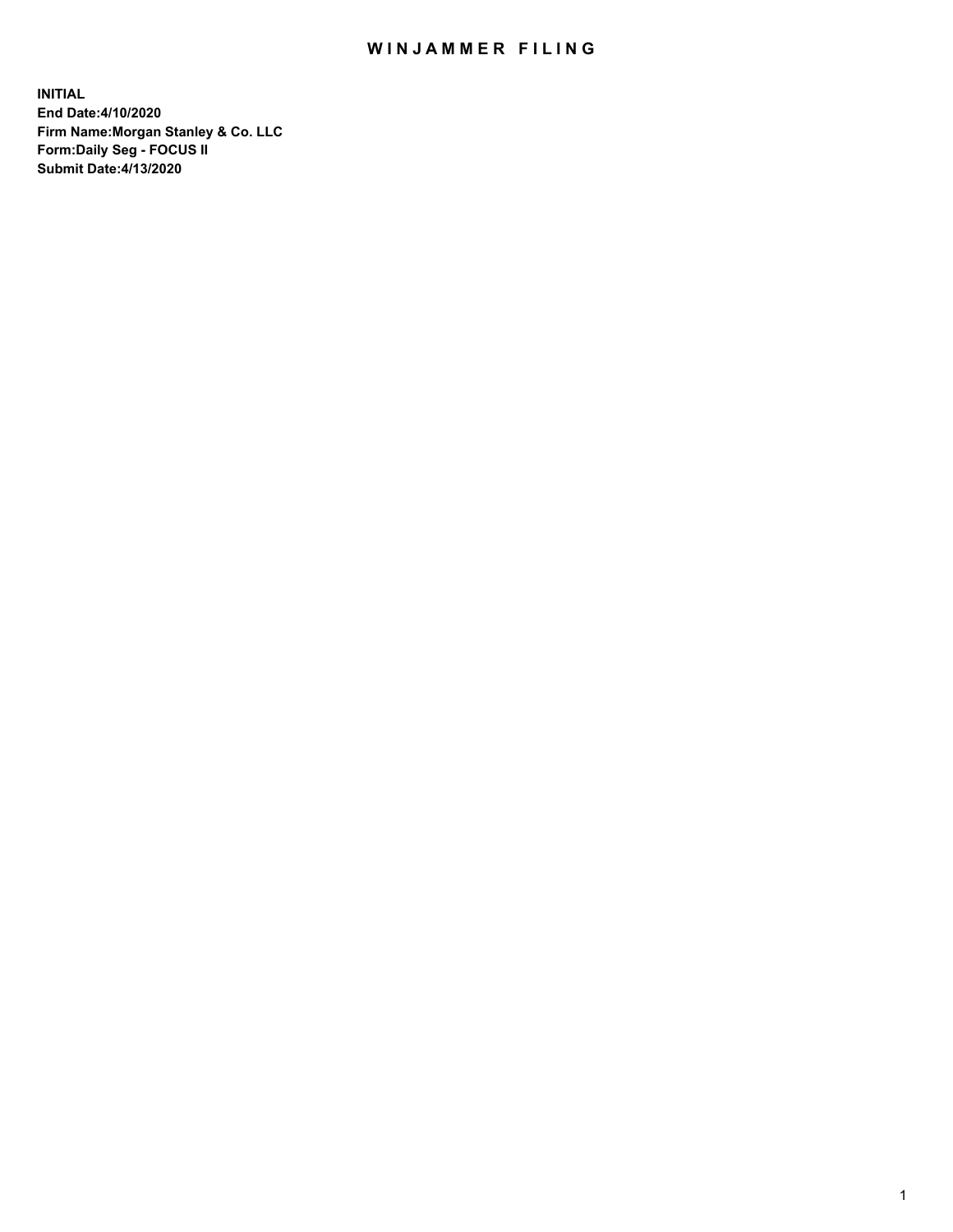**INITIAL End Date:4/10/2020 Firm Name:Morgan Stanley & Co. LLC Form:Daily Seg - FOCUS II Submit Date:4/13/2020 Daily Segregation - Cover Page**

| Name of Company                                                                                                                                                                                                                                                                                                                | Morgan Stanley & Co. LLC                               |
|--------------------------------------------------------------------------------------------------------------------------------------------------------------------------------------------------------------------------------------------------------------------------------------------------------------------------------|--------------------------------------------------------|
| <b>Contact Name</b>                                                                                                                                                                                                                                                                                                            | <b>Ikram Shah</b>                                      |
| <b>Contact Phone Number</b>                                                                                                                                                                                                                                                                                                    | 212-276-0963                                           |
| <b>Contact Email Address</b>                                                                                                                                                                                                                                                                                                   | Ikram.shah@morganstanley.com                           |
| FCM's Customer Segregated Funds Residual Interest Target (choose one):<br>a. Minimum dollar amount: ; or<br>b. Minimum percentage of customer segregated funds required:% ; or<br>c. Dollar amount range between: and; or<br>d. Percentage range of customer segregated funds required between: % and %.                       | 235,000,000<br><u>0</u><br>00<br>0 <sub>0</sub>        |
| FCM's Customer Secured Amount Funds Residual Interest Target (choose one):<br>a. Minimum dollar amount: ; or<br>b. Minimum percentage of customer secured funds required:% ; or<br>c. Dollar amount range between: and; or<br>d. Percentage range of customer secured funds required between:% and%.                           | 140,000,000<br><u>0</u><br><u>00</u><br>0 <sub>0</sub> |
| FCM's Cleared Swaps Customer Collateral Residual Interest Target (choose one):<br>a. Minimum dollar amount: ; or<br>b. Minimum percentage of cleared swaps customer collateral required:% ; or<br>c. Dollar amount range between: and; or<br>d. Percentage range of cleared swaps customer collateral required between:% and%. | 92,000,000<br><u>0</u><br><u>00</u><br>00              |

Attach supporting documents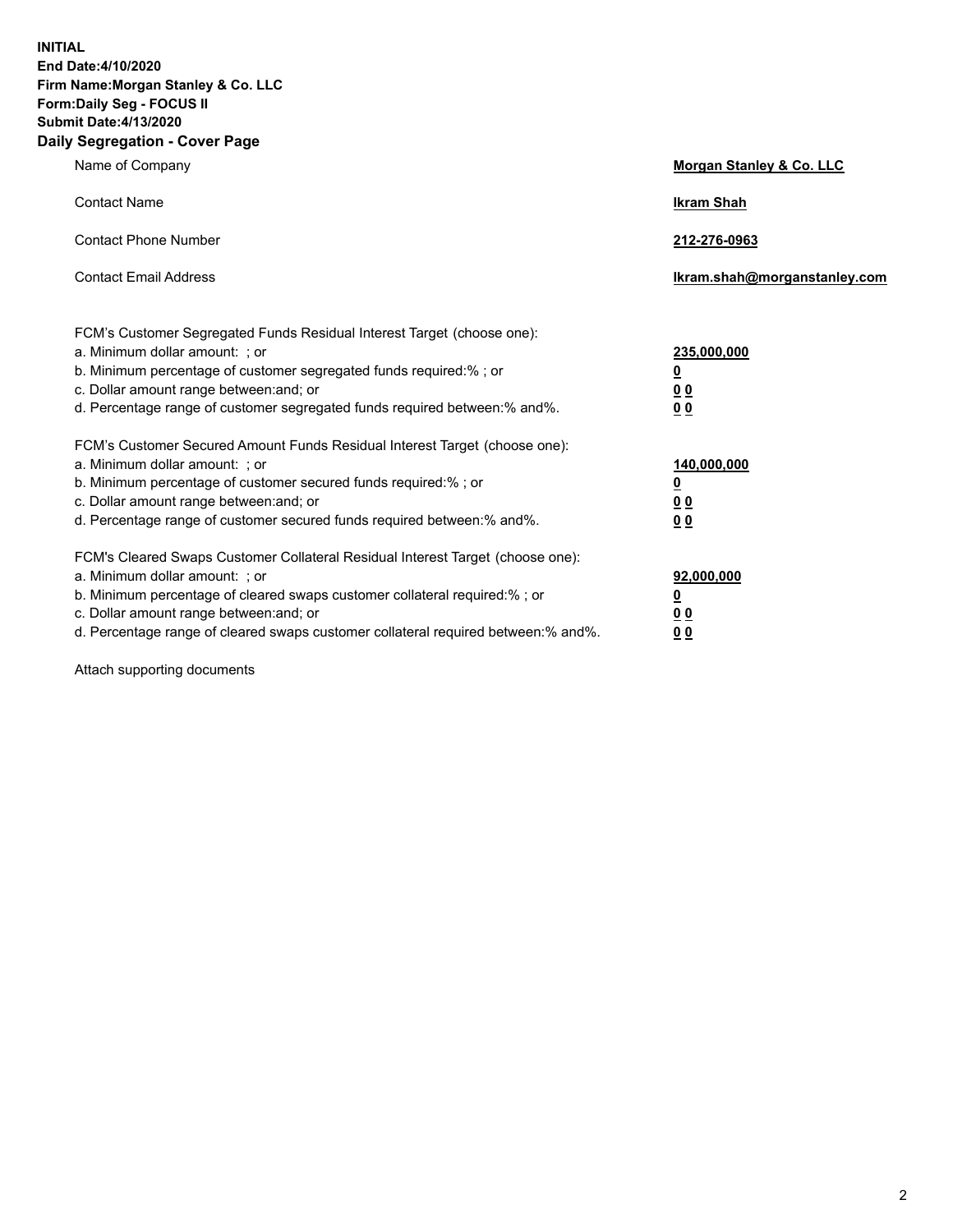## **INITIAL End Date:4/10/2020 Firm Name:Morgan Stanley & Co. LLC Form:Daily Seg - FOCUS II Submit Date:4/13/2020 Daily Segregation - Secured Amounts** Foreign Futures and Foreign Options Secured Amounts Amount required to be set aside pursuant to law, rule or regulation of a foreign government or a rule of a self-regulatory organization authorized thereunder **0** [7305] 1. Net ledger balance - Foreign Futures and Foreign Option Trading - All Customers A. Cash **4,365,573,124** [7315] B. Securities (at market) **2,890,532,158** [7317] 2. Net unrealized profit (loss) in open futures contracts traded on a foreign board of trade **-62,725,674** [7325] 3. Exchange traded options a. Market value of open option contracts purchased on a foreign board of trade **24,275,743** [7335] b. Market value of open contracts granted (sold) on a foreign board of trade **-26,776,305** [7337] 4. Net equity (deficit) (add lines 1. 2. and 3.) **7,190,879,046** [7345] 5. Account liquidating to a deficit and account with a debit balances - gross amount **180,971,503** [7351] Less: amount offset by customer owned securities **-179,183,644** [7352] **1,787,859** [7354] 6. Amount required to be set aside as the secured amount - Net Liquidating Equity Method (add lines 4 and 5) **7,192,666,905** [7355] 7. Greater of amount required to be set aside pursuant to foreign jurisdiction (above) or line 6. **7,192,666,905** [7360] FUNDS DEPOSITED IN SEPARATE REGULATION 30.7 ACCOUNTS 1. Cash in banks A. Banks located in the United States **276,969,583** [7500] B. Other banks qualified under Regulation 30.7 **336,587,314** [7520] **613,556,897** [7530] 2. Securities A. In safekeeping with banks located in the United States **1,183,141,888** [7540] B. In safekeeping with other banks qualified under Regulation 30.7 **0** [7560] **1,183,141,888** [7570] 3. Equities with registered futures commission merchants A. Cash **11,376,972** [7580] B. Securities **0** [7590] C. Unrealized gain (loss) on open futures contracts **2,180,530** [7600] D. Value of long option contracts **0** [7610] E. Value of short option contracts **0** [7615] **13,557,502** [7620] 4. Amounts held by clearing organizations of foreign boards of trade A. Cash **0** [7640] B. Securities **0** [7650] C. Amount due to (from) clearing organization - daily variation **0** [7660] D. Value of long option contracts **0** [7670] E. Value of short option contracts **0** [7675] **0** [7680] 5. Amounts held by members of foreign boards of trade A. Cash **4,033,714,906** [7700] B. Securities **1,707,390,270** [7710] C. Unrealized gain (loss) on open futures contracts **-64,906,204** [7720] D. Value of long option contracts **24,275,743** [7730] E. Value of short option contracts **-26,776,305** [7735] **5,673,698,410** [7740] 6. Amounts with other depositories designated by a foreign board of trade **0** [7760] 7. Segregated funds on hand **0** [7765] 8. Total funds in separate section 30.7 accounts **7,483,954,697** [7770] 9. Excess (deficiency) Set Aside for Secured Amount (subtract line 7 Secured Statement Page 1 from Line 8) **291,287,792** [7380]

- 10. Management Target Amount for Excess funds in separate section 30.7 accounts **140,000,000** [7780]
- 11. Excess (deficiency) funds in separate 30.7 accounts over (under) Management Target **151,287,792** [7785]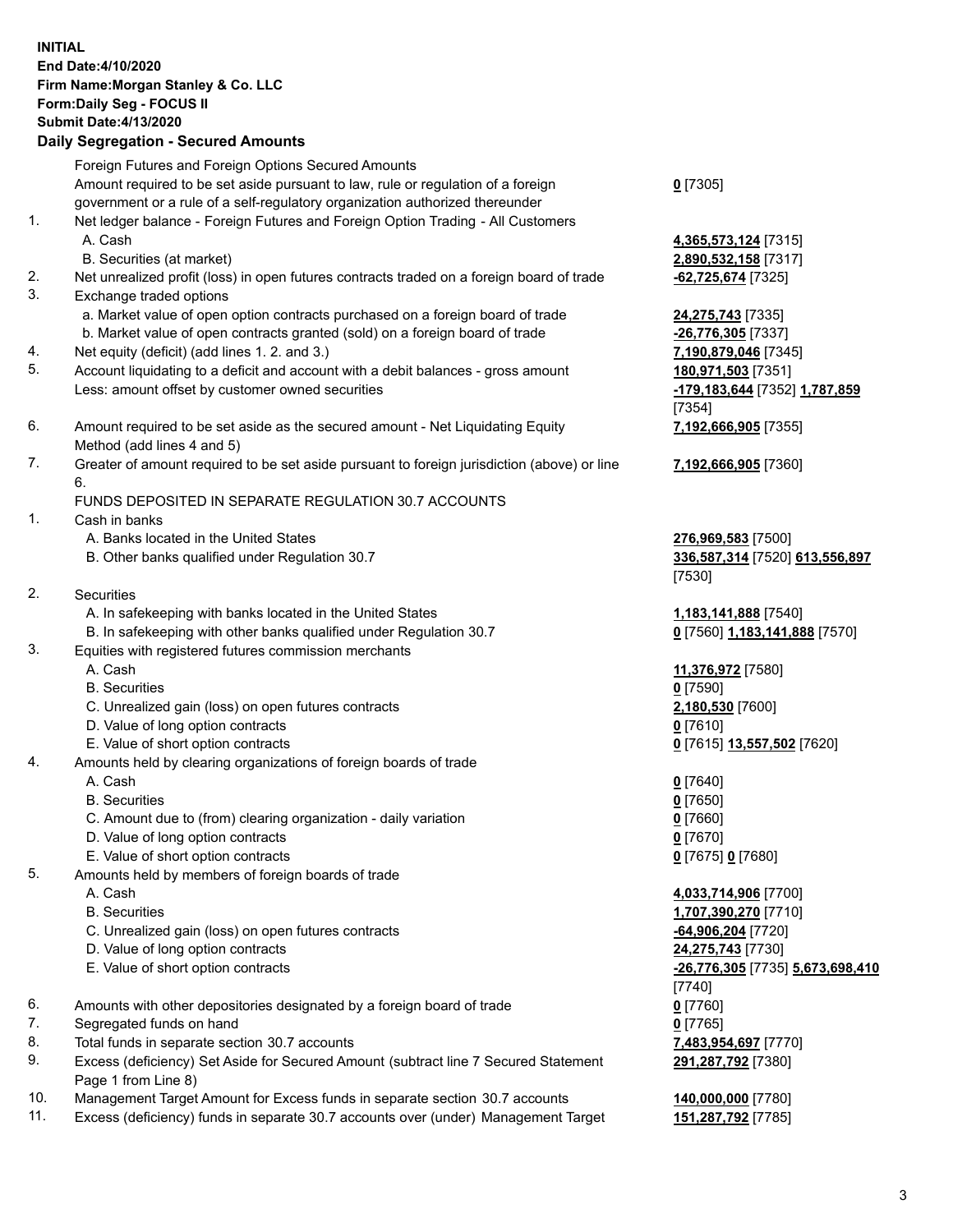**INITIAL End Date:4/10/2020 Firm Name:Morgan Stanley & Co. LLC Form:Daily Seg - FOCUS II Submit Date:4/13/2020 Daily Segregation - Segregation Statement** SEGREGATION REQUIREMENTS(Section 4d(2) of the CEAct) 1. Net ledger balance A. Cash **12,221,771,053** [7010] B. Securities (at market) **9,590,046,356** [7020] 2. Net unrealized profit (loss) in open futures contracts traded on a contract market **6,251,283,171** [7030] 3. Exchange traded options A. Add market value of open option contracts purchased on a contract market **623,160,407** [7032] B. Deduct market value of open option contracts granted (sold) on a contract market **-613,817,360** [7033] 4. Net equity (deficit) (add lines 1, 2 and 3) **28,072,443,627** [7040] 5. Accounts liquidating to a deficit and accounts with debit balances - gross amount **929,708,635** [7045] Less: amount offset by customer securities **-921,416,602** [7047] **8,292,033** [7050] 6. Amount required to be segregated (add lines 4 and 5) **28,080,735,660** [7060] FUNDS IN SEGREGATED ACCOUNTS 7. Deposited in segregated funds bank accounts A. Cash **4,995,881,002** [7070] B. Securities representing investments of customers' funds (at market) **0** [7080] C. Securities held for particular customers or option customers in lieu of cash (at market) **2,457,071,503** [7090] 8. Margins on deposit with derivatives clearing organizations of contract markets A. Cash **14,197,100,884** [7100] B. Securities representing investments of customers' funds (at market) **0** [7110] C. Securities held for particular customers or option customers in lieu of cash (at market) **7,132,974,853** [7120] 9. Net settlement from (to) derivatives clearing organizations of contract markets **-32,488,900** [7130] 10. Exchange traded options A. Value of open long option contracts **623,160,407** [7132] B. Value of open short option contracts **-613,817,360** [7133] 11. Net equities with other FCMs A. Net liquidating equity **11,284,780** [7140] B. Securities representing investments of customers' funds (at market) **0** [7160] C. Securities held for particular customers or option customers in lieu of cash (at market) **0** [7170] 12. Segregated funds on hand **0** [7150] 13. Total amount in segregation (add lines 7 through 12) **28,771,167,169** [7180] 14. Excess (deficiency) funds in segregation (subtract line 6 from line 13) **690,431,509** [7190] 15. Management Target Amount for Excess funds in segregation **235,000,000** [7194] 16. Excess (deficiency) funds in segregation over (under) Management Target Amount **455,431,509** [7198]

Excess